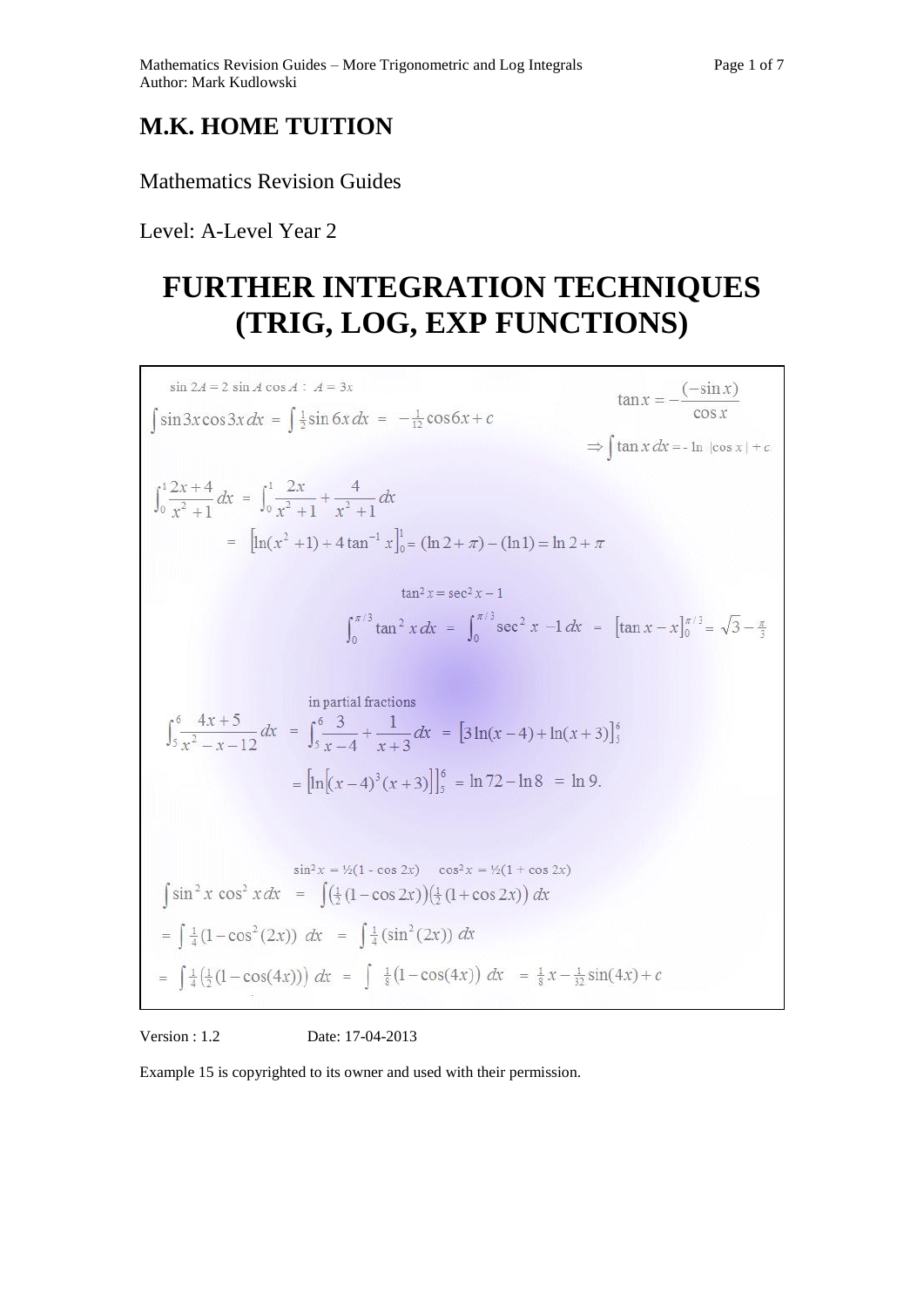### **Further Integration Techniques.**

#### **Trigonometric Integrals.**

We have already met several trigonometric integrals in earlier sections. The following two are typical examples.

**Example (1):** Find  $\int_{\pi/6}^{\pi/2}$ / 6  $\int_{0}^{\pi/2} 2\sin^4 x \cos x$  $\int_{\pi/6}^{\pi/2} 2\sin^4 x \cos x dx$ . (Remember – radian measure must be used !) We can use the tabled result  $\int \sin^n x \cos x = \frac{1}{n+1} \sin^{n+1} x + c$  $\frac{1}{n+1}$ sin<sup>n+1</sup> x +  $^{+}$ 1  $\frac{1}{n+1}$ sin and obtain the answer  $2 \times \frac{1}{5} \sin^5 x + c = \frac{2}{5} \sin^5 x + c$ .

Alternatively, we can look at the integral and notice that it includes a power of sin *x* (the fourth power) multiplied by its derivative – a chain rule result.

We can thus guess that the integral will be something like  $\sin^5 x$  (compare integrating  $x^4$  to get  $\frac{1}{5}x^5$ ).

Differentiating  $\sin^5 x$  gives 5  $\sin^4 x \cos x$ , but our original integral was 2  $\sin^4 x \cos x$ . The guess is too large by a factor of  $\frac{5}{2}$ , so we need to multiply it by  $\frac{2}{5}$  to bring it to scale.

This gives  $\frac{2}{5} \sin^5 x + c$  as before.

This is a definite integral, so its value is  $\left[\frac{2}{5}\sin^5 x\right]_{\pi/6}^{\pi/2}$ / 6 5  $\frac{2}{5}$  sin<sup>5</sup> x $\int_{\pi/6}^{\pi/2} = \frac{2}{5} (1 - \frac{1}{32}) = \frac{31}{80}$ . (Remember: sin  $\pi/2 = 1$ ; sin  $\pi/6 = 1/2$ ).

**Example (2):** Find  $\int \sec^4 x \tan x dx$ .

We can use the tabled result  $\int \sec^n x \tan x = \frac{1}{n} \sec^n x + c$  $\frac{1}{n}$  sec<sup>n</sup> x + and obtain the answer  $\frac{1}{4}$  sec<sup>4</sup>x+ c.

Alternatively, we can rewrite the integrand as sec<sup>3</sup>x sec x tan x, thus showing the product of the cube of sec *x* and its derivative, sec *x* tan *x*, more clearly. This suggests an answer of the form sec<sup>4</sup>*x*.

Differentiating  $\sec^4 x$  gives 4  $\sec^3 x \sec x \tan x = 4 \sec^4 x \tan x$ . This result is too large by a factor of 4, therefore the true integral is  $\frac{1}{4}$  sec<sup>4</sup>x+ c as above.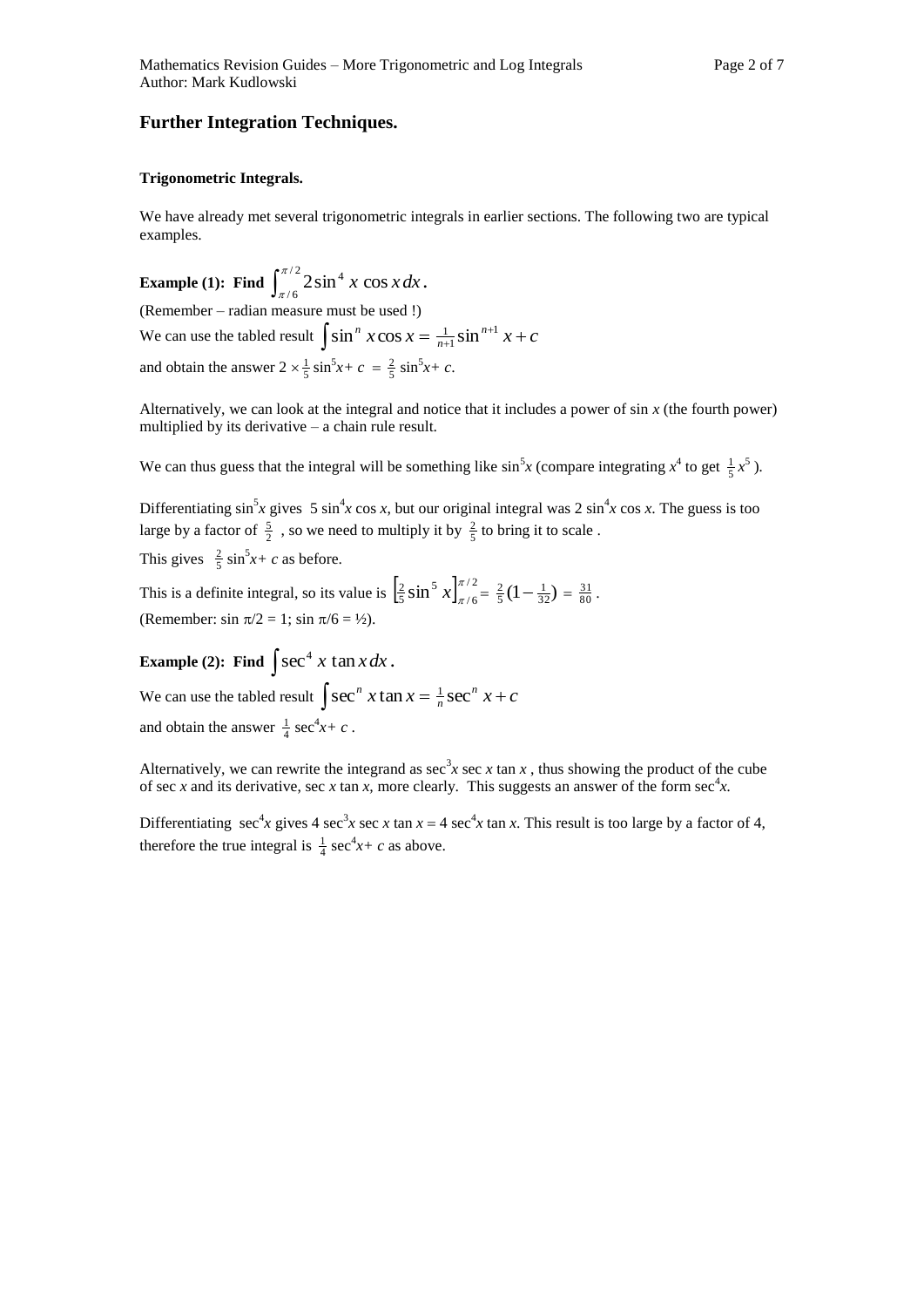There are also many other trigonometric integrals which can be evaluated by using identities and compound angle formulae to simplify complicated integrals into forms which are easier to integrate.

The double angle formulae for cos 2*A* are especially useful.

 $\cos^2 A + \sin^2 A = 1$  (This is the Pythagorean identity)  $1 + \tan^2 A = \sec^2 A$ .  $\cot^2 A + 1 = \csc^2 A$  $\sin (2A) = 2 \sin A \cos A$ 

 $\cos(2A) = \cos^2 A - \sin^2 A$  $= 2 \cos^2 A - 1$  $= 1 - 2 \sin^2 A$  $\tan (2A) = 2 \tan A$ 1-tan<sup> $2\overline{A}$ </sup>

(From the formula for cos 2*A*).

 $\cos^2 A = \frac{1}{2}(1 + \cos 2A)$  $\sin^2 A = \frac{1}{2}(1 - \cos 2A)$ 

The triple angle formulae for cos (3*A*) and sin (3*A*) also crop up at times:  $\cos 3A = 4 \cos^3 A - 3 \cos A$ .  $\sin 3A = 3 \sin A - 4 \sin^3 A$ .

 $\cos^3 A = \frac{1}{4} (3 \cos A + \cos 3A)$  $\sin^3 A = \frac{1}{4} (3 \sin A - \sin 3A)$ 

Examination questions on trigonometric integrals of this type generally have an introductory hint as to the correct method to be used, and are not quite as difficult as some of the examples here.

**Example (3):** Find  $\int \sin 3x \cos 3x dx$ .

This integrand is based on the double-angle formula for sin 2*A*: sin 2*A* = 2 sin *A* cos *A.* Let  $A = 3x$ , and the integrand becomes  $\int \frac{1}{2} \sin 6x dx$  evaluating to  $-\frac{1}{12} \cos 6x + c$ . (The working is as in previous examples).

Interestingly, we could have guessed an integral of the form of  $\sin^2(3x)$  and differentiated it to give 6 sin(3*x*) cos (3*x*), and then scaled the final result to obtain  $\frac{1}{6}$  sin<sup>2</sup>(3*x*) + *c*. Those seemingly different results make sense because  $\frac{1}{6}$  sin<sup>2</sup>(3*x*) =  $1 - \frac{1}{12} \cos 6x$ , in other words, they differ by the constant 1.

**Example (4):** Find  $\int \cos^2(\frac{x}{2}) - \sin^2(\frac{x}{2}) dx$ 2  $\frac{2(x)}{2}$  - sin  $\frac{2(x)}{2}dx$ . This time we have the formula  $\cos 2A = \cos^2 A - \sin^2 A$  in disguise.

Let  $A = \frac{x}{2}$ , and the integrand becomes simply  $\int \cos x \, dx$  or  $\sin x + c$ .

**Example (5):** Find  $\int_0^{\pi/3}$  $\mathbf{0}$  $\int_{0}^{\pi/3}$  tan<sup>2</sup> x dx. (Leave the result in surds and terms of  $\pi$ .)

Here we use the identity  $\tan^2 x = \sec^2 x - 1$ , to get  $\int_0^{\pi/3} \sec^2 x -$ 0  $\int_{0}^{\pi/3}$  sec<sup>2</sup> x-1dx. This is a standard integral : the result is  $\left[\tan x - x\right]_0^{\pi/3}$  $\tan x - x\big]_0^{\pi/3} = \sqrt{3} - \frac{\pi}{3}$ . (Remember: tan  $(\pi/3) = \sqrt{3}$ ).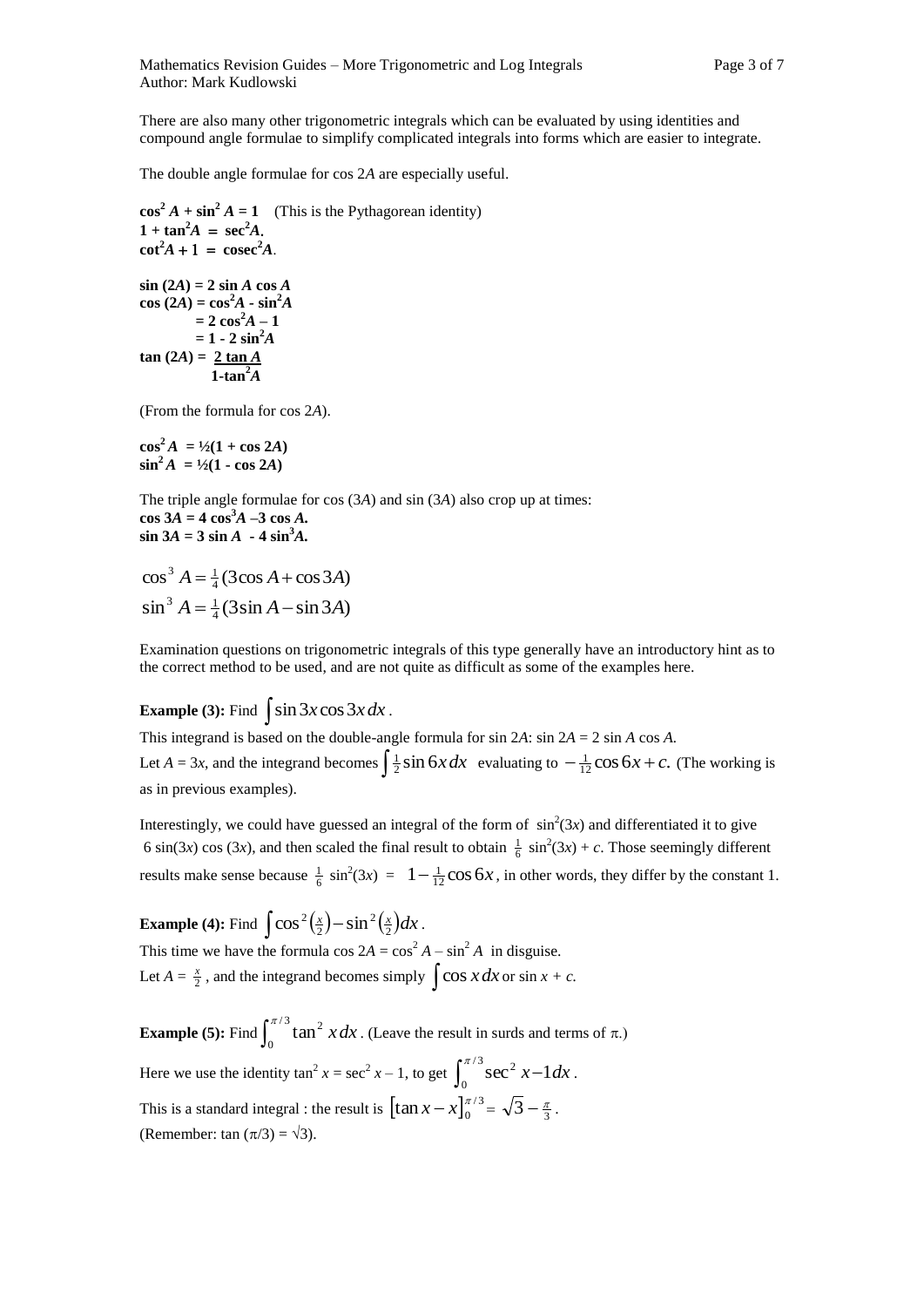#### **Integration of powers of sin** *x* **and cos** *x.*

These integrals crop up quite frequently, but they come in two types:

#### **Even powers of sin** *x* **and cos** *x* **only**

If the expression is an even power of  $\sin x$  or  $\cos x$  (or a product of the two), the technique is to rewrite the integral as a product of terms in  $\cos^2 x$  and /or  $\sin^2 x$ .

From there, we can use the formulae for cos 2x to replace occurrences of  $\cos^2 x$  with  $\frac{1}{2}(1 + \cos 2x)$ , and occurrences of  $\sin^2 x$  with  $\frac{1}{2}(1 - \cos 2x)$ . These forms are easier to integrate.

**Example (6):** Find  $\int \cos^2 x dx$ . The integrand simplifies into  $\frac{1}{2}(1 + \cos 2x)$ , giving a result of  $\frac{1}{2}(x + \frac{1}{2}\sin 2x) = \frac{1}{2}x + \frac{1}{4}\sin 2x + c$ .

**Example** (7): Find  $\int_0^{\pi/4}$ 0  $\int_{0}^{\pi/4} \sin^4 x dx$ .

Rewrite the integrand as  $\left(\sin^2 x\right)^2 = \left(\frac{1}{2}(1-\cos 2x)\right)^2$  $\frac{1}{2}(1-\cos 2x)^2$ .

This expands to  $\frac{1}{4}(1-2\cos(2x)+\cos^2(2x))$ , but there is still an inner term in  $\cos^2(2x)$  which needs simplifying: namely  $cos^2(2x) = \frac{1}{2}(1 + cos 4x)$ .

The final expansion of the integrand therefore gives  $\frac{1}{4}(1-2\cos(2x) + \frac{1}{2}(1+\cos(4x))$ or  $\frac{1}{8}$  (3 – 4 cos(2x) + cos(4x)).

This can now be integrated to give  $\left[\frac{1}{8}(3x-2\sin(2x)+\frac{1}{4}\sin(4x))\right]_0^{\pi/4}$  $\frac{1}{8}$  (3x – 2sin(2x) +  $\frac{1}{4}$ sin(4x)) $\int_0^{\pi}$  $=\left[\frac{3}{8}x-\frac{1}{4}\sin 2x+\frac{1}{3} \sin 4x\right]_0^{\pi/4}$  $\frac{3}{8}x - \frac{1}{4}\sin 2x + \frac{1}{32}\sin 4x\Big]_0^{\pi/4} = \left(\frac{3\pi}{32} - \frac{1}{4} + 0\right) - \left(0\right) = \frac{3\pi - 8}{32}.$ 

(Remember: sin  $\pi/2 = 1$ ; sin  $\pi = 0$ )

**Example(8):** Find  $\int \sin^2 x \cos^2 x dx$ .

Rewrite the integrand as  $\left(\frac{1}{2}(1-\cos 2x)\right)\left(\frac{1}{2}(1+\cos 2x)\right)$ . This simplifies into the 'difference of squares' form of  $\frac{1}{4}(1-\cos^2(2x)) = \frac{1}{4}(\sin^2(2x))$ . The resulting integrand can be simplified again to  $\frac{1}{4}(\frac{1}{2}(1-\cos(4x))) = \frac{1}{8}(1-\cos(4x))$ 

Integration gives  $\frac{1}{8}(x - \frac{1}{4}\sin(4x)) + c = \frac{1}{8}x - \frac{1}{32}\sin(4x) + c$ .

**Example(9):** Find  $\int \cos^4(2x) dx$ .

Rewrite the integrand as  $(\cos^2(2x))^2 = (\frac{1}{2}(1 + \cos(4x)))^2$  $\frac{1}{2}(1+\cos(4x)))^2$ . This expands to  $\frac{1}{4}(1 + 2\cos(4x) + \cos^2(4x))$ , and then we replace  $\cos^2(4x) = \frac{1}{2}(1 + \cos 8x)$ . The final expansion of the integrand therefore gives  $\frac{1}{4}(1+2\cos(4x)+\frac{1}{2}(1+\cos(8x))$  $=\frac{1}{8}(2+4\cos(4x)+1+\cos(8x))$ .

This can now be integrated to give  $\frac{1}{8}(2x + \sin(4x) + x + \frac{1}{8}\sin(8x))$  $=\frac{3}{8}x + \frac{1}{8}\sin(4x) + \frac{1}{64}\sin(8x) + c$ .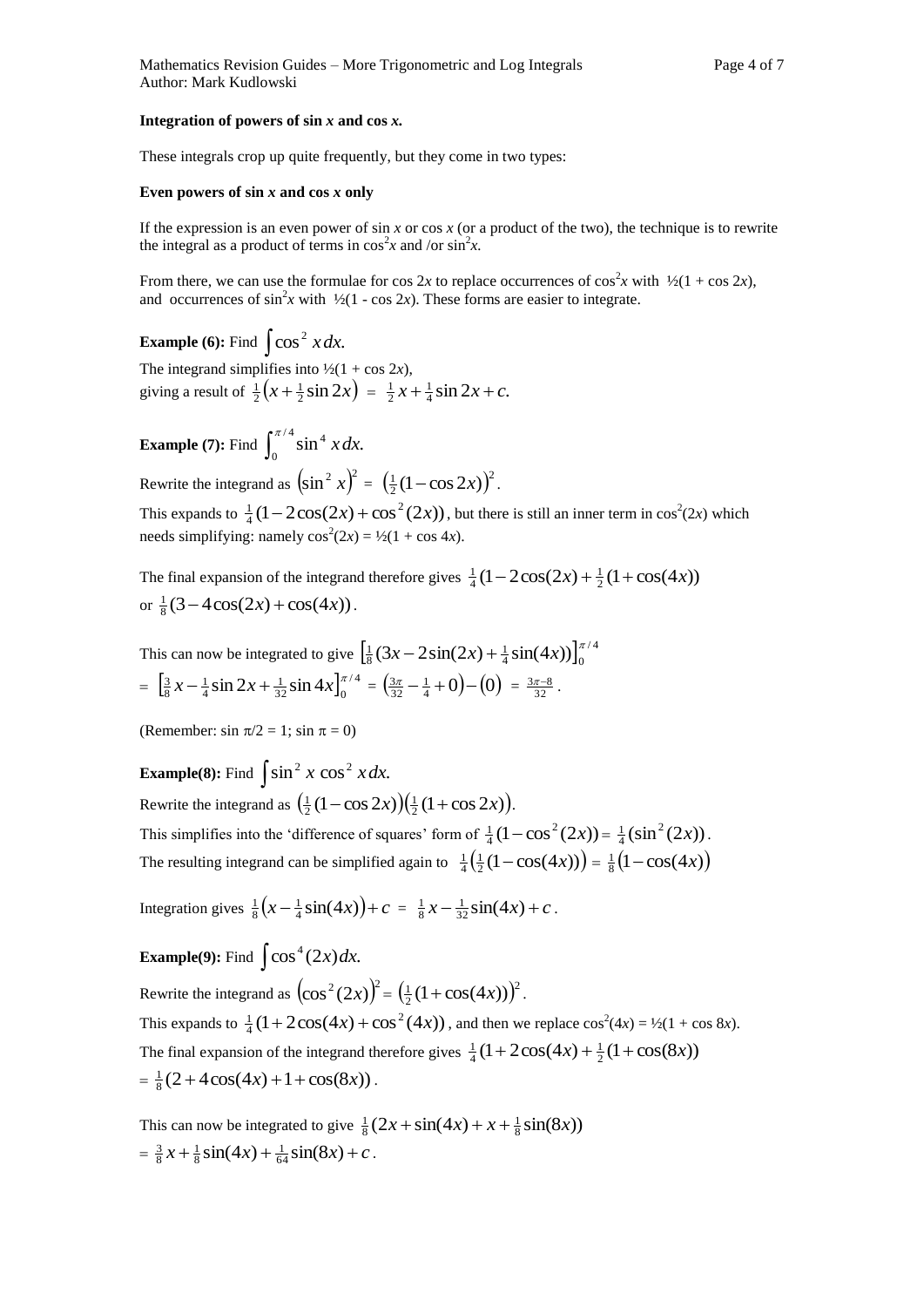#### **At least one power of sin** *x* **or cos** *x* **is odd.**

If the expression has at least one odd power of sin *x* and/or cos *x*, we use the identity  $\cos^2 x + \sin^2 x = 1$ to convert the expression into a form which contains terms of the form  $\sin^n x \cos x$  and/or  $\cos^n x \sin x$ .

These forms are 'reverse chain rule results' which integrate to  $\frac{1}{n+1} \sin^{n+1} x + c$  and  $\frac{1}{n+1} \cos^{n+1} x + c$ .

**Example (10):** Find  $\int_0^{\pi/2}$  $\boldsymbol{0}$  $\int_{0}^{\pi/2} \sin^5 x dx$ .

Rewrite the integrand as  $\sin^4 x \sin x$ , and thus as  $(1-\cos^2 x)^2 \sin x$ .

Expansion by the binomial theorem gives  $(1 - 2 \cos^2 x + \cos^4 x) \sin x$ .

The integrand then becomes a sum of 'reversed chain rule' results:

$$
\int_0^{\pi/2} \sin x - 2\cos^2 x \sin x + \cos^4 x \sin x dx
$$

This integrates to 
$$
\left[-\cos x + \frac{2}{3}\cos^3 x - \frac{1}{5}\cos^5 x\right]_0^{\pi/2}
$$
.  
= (0) -  $\left(-1 + \frac{2}{3} - \frac{1}{5}\right) = \frac{8}{15}$ . (Note  $\cos (\pi/2) = 0$ ,  $\cos 0 = 1$ ).

Some integrals can be evaluated using alternative methods:

**Example (11):** Find  $\int_0^{\pi/2}$  $\mathbf{0}$  $\int_{0}^{\pi/2}$ cos<sup>3</sup> *x dx*.

**Method 1:** Rewrite the integrand as  $\cos^2 x \cos x$ , and thus as  $(1-\sin^2 x) \cos x$ .

The integrand thus becomes:  
\n
$$
\int_0^{\pi/2} \cos x - \sin^2 x \cos x dx
$$
\n
$$
\text{Integration gives } \left[ \sin x - \frac{1}{3} \sin^3 x \right]_0^{\pi/2} = 1 - \frac{1}{3} = \frac{2}{3}. \text{ (Note } \sin (\pi/2) = 1\text{).}
$$

**Method 2:** Use the triple angle formula:

$$
\int_0^{\pi/2} \cos^3 x \, dx = \int_0^{\pi/2} \frac{1}{4} (3 \cos x + \cos 3x) \, dx = \left[ \frac{3}{4} \sin x - \frac{1}{12} \sin 3x \right]_0^{\pi/2}
$$
\n
$$
= \frac{3}{4} - \frac{1}{12} = \frac{2}{3} \, . \text{ (Note } \sin (\pi/2) = 1, \sin (3\pi/2) = -1).
$$

**Example (12):** Find  $\int \cos^3 x \sin^4 x dx$ .

Rewrite the integrand as as  $\sin^4 x (1-\sin^2 x) \cos x \Rightarrow \int \sin^4 x \cos x - \sin^6 x \cos x dx$ , which integrates to  $\frac{1}{5} \sin^5 x - \frac{1}{7} \sin^7 x + c$ .  $\frac{1}{5}$ sin<sup>5</sup> x -  $\frac{1}{7}$ sin<sup>7</sup> x + c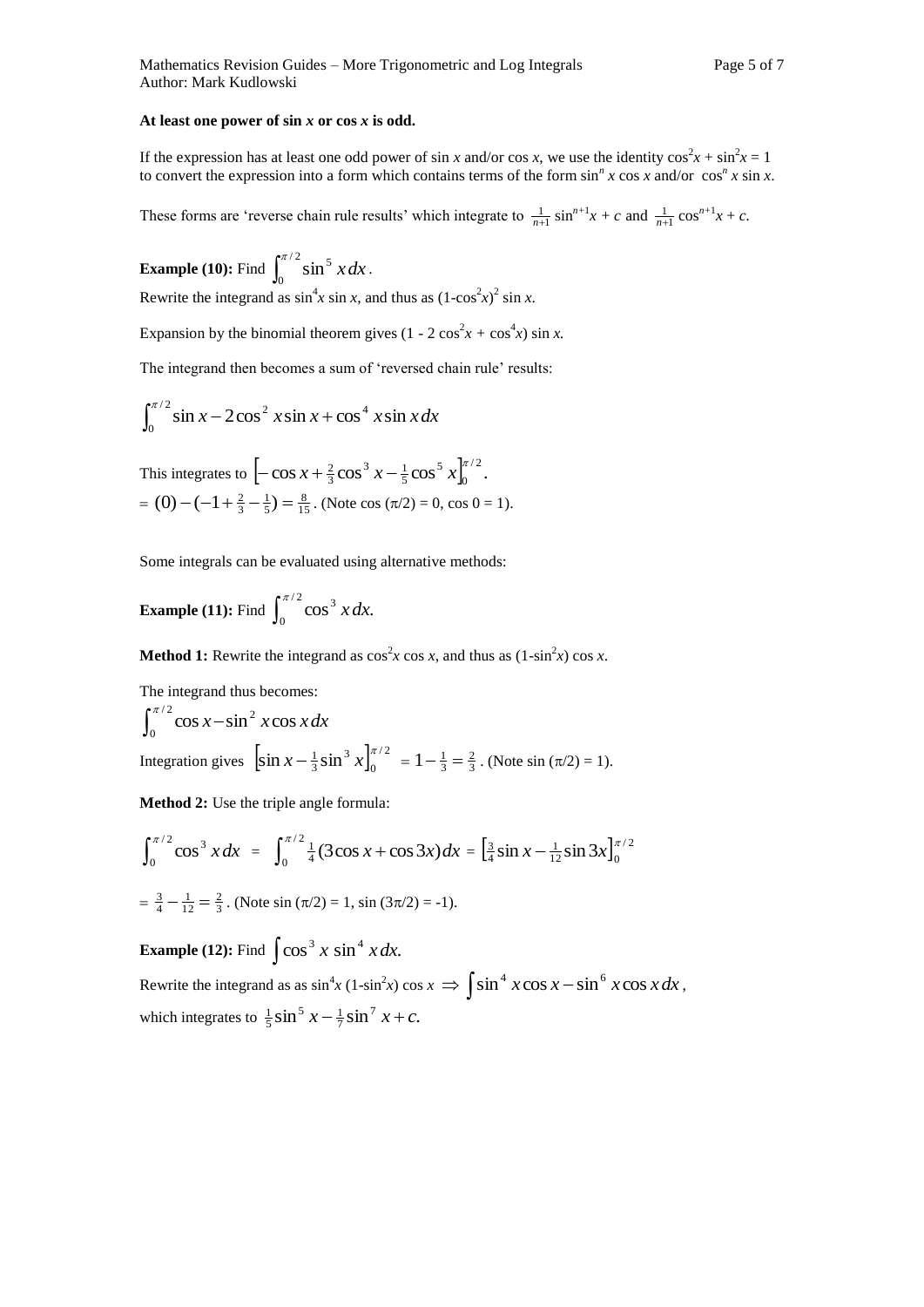#### **Other applications of logarithmic integrands.**

Some trigonometric integrands can also lend themselves to a logarithmic function when integrated.

**Examples (13) :** Using the fact that the derivative of sec *x* is sec *x* tan *x* or otherwise, find i)  $\int \tan x dx$ 

and use the result to ii) evaluate  $\int_0^{\pi/3}$  $\mathbf{0}$  $\int_{0}^{\pi/3}$  tan<sup>3</sup> x dx.

In i) we can rewrite the identity  $\tan x = \frac{320000000}{\sec x}$  $x = \frac{\sec x \tan x}{x}$ sec  $\tan x = \frac{\sec x \tan x}{x}$ , giving us an integrand where the top line is the derivative of the bottom line.

$$
\Rightarrow \int \tan x \, dx = \ln |\sec x| + c.
$$

Alternatively, we could have used the identity  $\tan x = -\frac{\cos x}{\cos x}$  $x = -\frac{(-\sin x)}{x}$ cos  $\tan x = -\frac{(-\sin x)}{\sin x}$ , again giving us an integrand where the top line is the derivative of the bottom line.

 $\Rightarrow$   $\int \tan x dx = - \ln |\cos x| + c.$ 

The two integrals are equivalent since cos *x* and sec *x* are reciprocals of one another.

For part ii) we rewrite the integrand as  $(\sec^2 x - 1)(\tan x)$  or  $\int_0^{\pi/3} \tan x \sec^2 x -$ 0  $\int_{0}^{\pi/3}$  tan *x* sec<sup>2</sup> *x* – tan *x dx* Using the reverse chain rule (as in 'Trigonometric Integrals') and the result from part i) of the question, we have the integral  $\left[\frac{1}{2} \tan^2 x - \ln(\sec x)\right]_0^{\pi/3}$ 0 2  $\frac{1}{2}$  tan<sup>2</sup> x – ln(sec x) $\int_0^{\pi/3}$  or  $\frac{3}{2}$  – ln 2.

There is no need to include the modulus sign around the logarithm, since sec  $x > 0$  for  $x$  in the range. Note tan  $(\pi/3) = \sqrt{3}$ ; sec  $(\pi/3) = 2$ ; sec $(0) = 1$ .

With some other rational integrands, the top line might not be exactly the derivative of the bottom line, but we can use inverse trig functions and algebraic adjustment.

**Example (14):** Find the value of 
$$
\int_0^1 \frac{2x+4}{x^2+1} dx
$$
. Hint:  $\frac{d}{dx}(\tan^{-1} x) = \frac{1}{1+x^2}$ .

The derivative of the denominator is 2*x*, but the numerator is 'not quite right' for the integral to be a straightforward logarithmic result.

We can however rewrite the integrand as  $\int_0^1 \frac{2x}{x^2 + 1} + \frac{4}{x^2 + 1}$  $^{+}$  $\ddot{}$ 1  $x^2+1$   $x^2+1$ 4 1  $\frac{2x}{2} + \frac{4}{2} dx$  $x^2 + 1$  *x*  $\frac{x}{1} + \frac{4}{2} dx$ .

The first term of the integrand is now a valid logarithmic function and the second term an inverse trig function, giving an integral of

$$
\left[\ln(x^2+1) + 4\tan^{-1}x\right]_0^1 = (\ln 2 + \pi) - (\ln 1) = \ln 2 + \pi.
$$

There is no need to include the modulus sign around the logarithm, since  $x^2 + 1 > 0$  for all *x*.

(Remember  $\tan^{-1}(1) = \pi/4$ ).